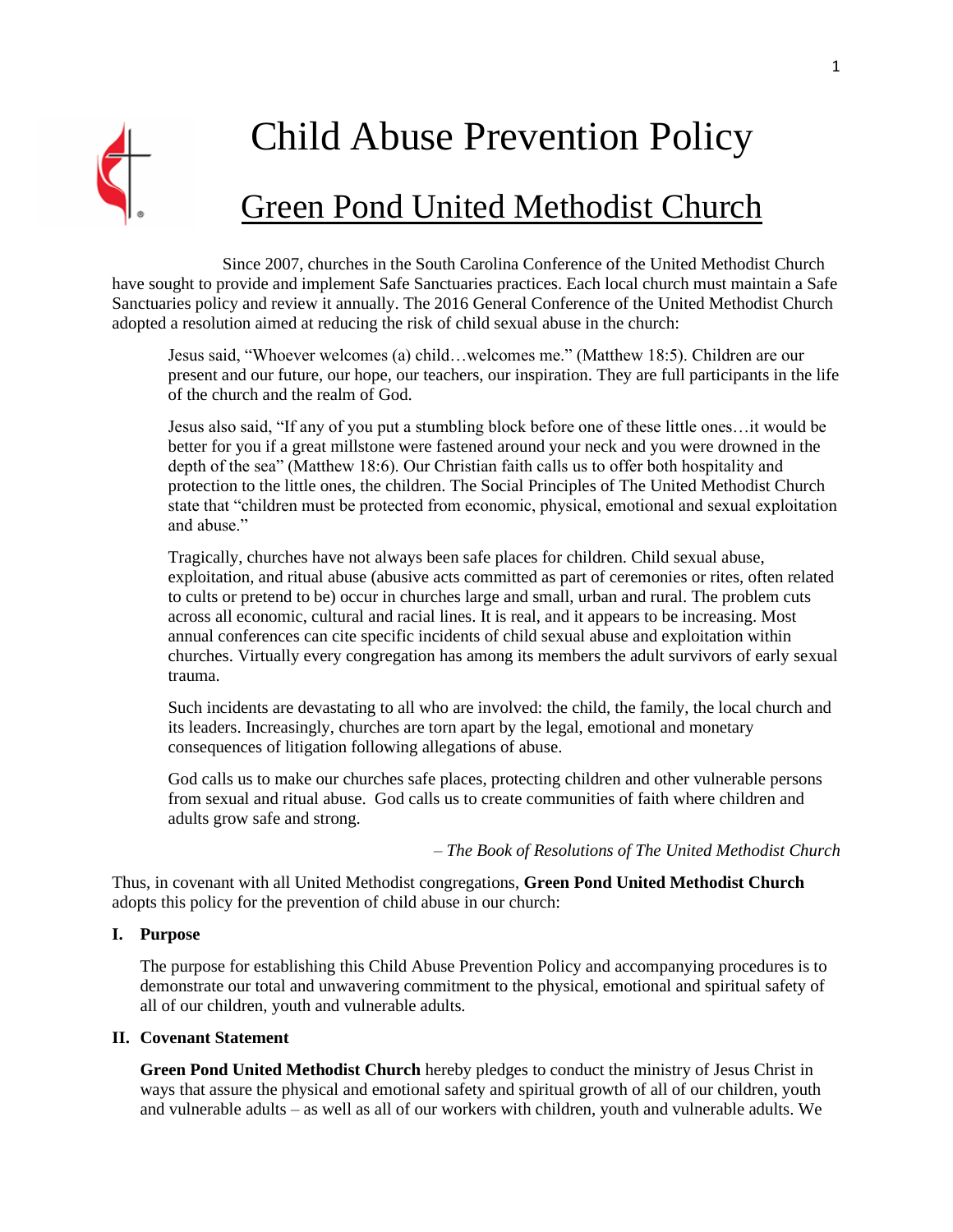will follow reasonable safety measures when selecting and recruiting workers; we will implement appropriate operational procedures in all areas of programming and care; we will train our workers with children, youth and vulnerable adults on our procedures and policies; and we will have a clearly defined procedure for reporting a suspected incident of abuse consistent with South Carolina state law.

#### **III. Theological Reflection**

We adopt this policy in accordance with the statement we as a congregation make at each baptism – that we will "nurture children and youth in the Christian faith and life and include them in our care." With this policy, we renew our baptismal pledge to "live according to the example of Christ" and surround children and youth with a "community of love and forgiveness, that they may grow in their trust of God, and be thus confirmed and strengthened in the way that leads to life eternal." (Baptismal Covenant II, United Methodist Book of Worship).

#### **IV. Volunteer and Staff Recruitment and Selection Guidelines**

- A. **Age** Volunteers and paid staff who work with children, youth and vulnerable adults in any position of authority must be at least 21 years of age and at least 5 years older than the age of the persons they are working to serve.
- B. **Church affiliation**  Volunteers and paid staff who work with children, youth and vulnerable adults must have been an active participant in regular worship (attending at least two Sundays each month) and another ministry at the church for at least 6 months.
- C. **Working with children, youth and vulnerable adults** A satisfactory background check must be completed before volunteers and paid staff work with children, youth and vulnerable adults in the church.
- D. **Application** Applicants must complete and sign an application form (staff) or information form (volunteers) and the related waivers giving permission to check references and background information.
- E. **Reference Checks** Church leaders will check three references for each primary worker. The references will be performed by phone, by mail or in person.
- F. **Background Checks** Criminal background checks will be made of all clergy, paid staff and volunteers who have supervisory program responsibility for youth (e.g. youth group leaders) and all other church employees.
- G. **Prior Convictions** Individuals who have been convicted of physical or sexual abuse or neglect may not work in any church-sponsored activity or program for children, youth and vulnerable adults. Individuals who have been convicted of financial crimes will not work with money. Individuals who have been convicted of DUI in the past 5 years will not drive persons of any age.
- H. **Confidentiality of Information** The church will keep confidential all information received in the applicant selection process. Selection information will be marked as such and stored in a locked location with limited access only by church staff and others with a need to know.

# **V. Supervision Guidelines**

A. Two non-related adults will be present whenever possible during classroom activities, activities away from church facilities, and when transporting children, youth and vulnerable adults. A designated person will walk the halls and look in on activities.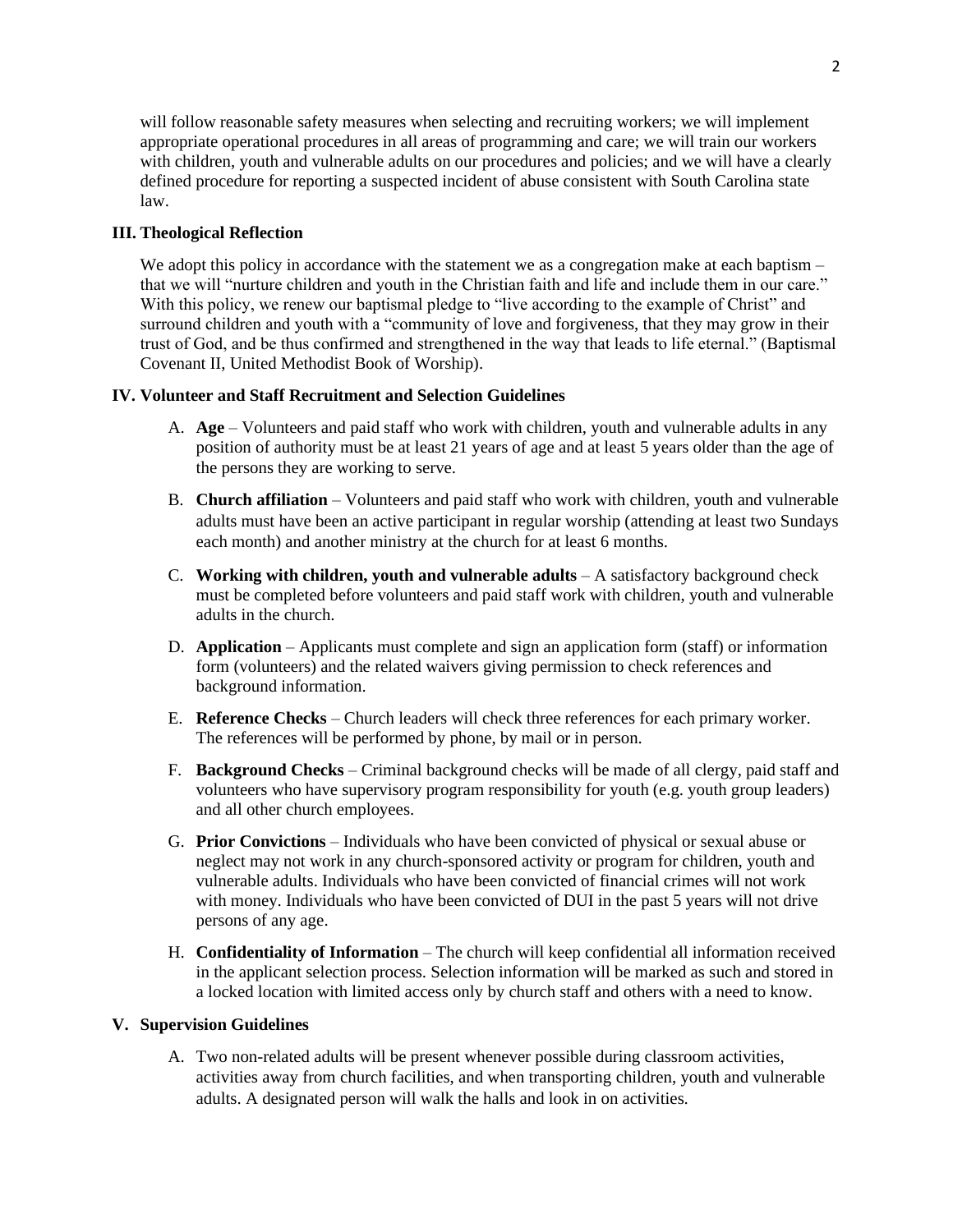- B. All doors to any room in which an activity is conducted will remain open, and all windows will remain unobstructed.
- C. One-on-one interactions with children, youth and vulnerable adults are sometimes necessary and appropriate, but care must be taken that they be conducted in an environment that provides visibility by other adults. All doors to any room in which such interactions are conducted will remain open and all windows will remain unobstructed.
- D. Legal guardians of children and youth, clergy and age-level volunteers and staff have the right to visit unannounced and observe any children or youth activity, classroom or churchsponsored program at any time.
- E. On outings away from church property:
	- a. Adults will have access to a telephone or cell phone at all times.
	- b. No youth will drive to or from church-related events.
	- c. Adults will not transport one individual child or youth
	- d. Anyone driving children, youth and vulnerable adults to a church-sponsored event must qualify under Section II above.
- F. When a church-related activity involves children, youth and vulnerable adults from another church or organization:
	- a. Groups using the church facility will follow all Safe Sanctuaries policies and procedures.
	- b. Group leaders will read all Safe Sanctuaries policies and sign an agreement to follow them.

# **VI. Social Media**

- A. Persons who are photographed at church-related activities will be provided the opportunity to sign a photo release form giving permission to post photos on the church website, social media, bulletin boards or other public forums.
- B. Leaders who work with children, youth and vulnerable adults will only use church-affiliated social media accounts – rather than personal accounts – when communicating with children, youth and vulnerable adults.

# **VII. Response By Church Workers To Allegations of Abuse**

If a suspected incident of abuse or neglect occurs at the church or is revealed to a volunteer or paid staff person at a church-sponsored activity, the following steps will be taken:

- A. The adult in charge of the activity will:
	- a. Ensure the safety of the child, youth or vulnerable adult and tend to his or her immediate needs, as the situation dictates.
	- b. Inform the pastor.
	- c. Fill out an Incident Report.